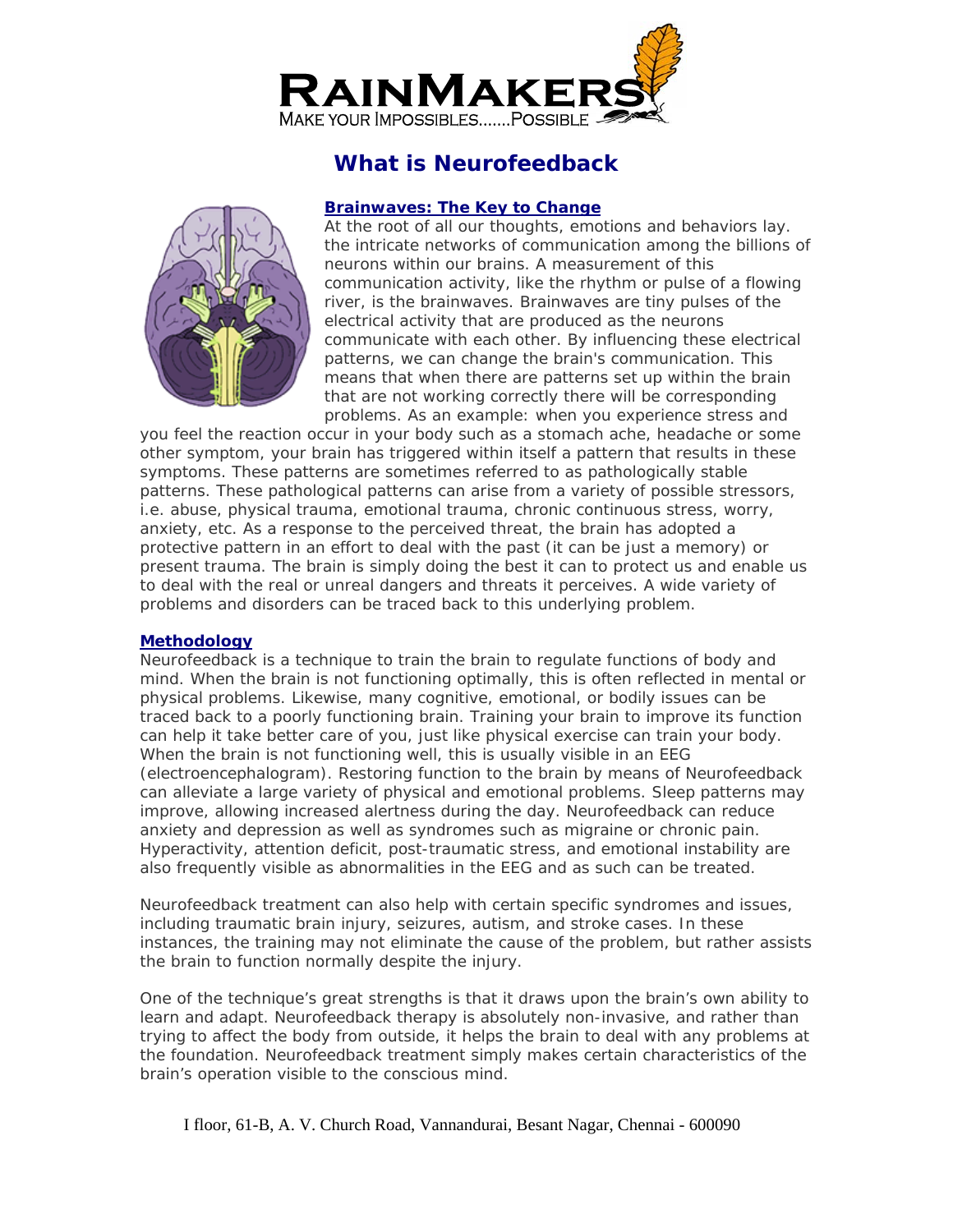Due in part to the nature of the treatment, Neurofeedback training can help both children and adults. In fact, thanks to the innate flexibility of the growing child's mind, it is especially effective for children. Hyperactivity, attention deficit, temper tantrums, and conduct problems are more often exhibited by children than by adults, and can be effectively treated. Furthermore, once the brain has learned to function normally, the effect is usually lasting, and relapse rarely occurs.

Because Neurofeedback therapy trains the brain to operate effectively, its applications are not limited to recovering from injury or coping with problems. Neurofeedback training is also valuable to bring the brain back on track after day-today stress, or to facilitate peak performance, for example, for professional athletes or corporate executives. People practicing meditation also report an enhanced ability to quiet racing thoughts and deeper, more profound, meditation experiences.

#### **About the Brain - Brain Waves**



Different brain wave frequencies, called bandwidths, relate to different mental states. They are named after letters of the Greek alphabet. Neurofeedback therapy is used to reduce or increase specific brainwave frequencies depending on the problem.

**Delta** is the slowest frequency of brain wave activity. Frequency is a measurement of the oscillations, or the cycles per second, of the brain waves. This electrical activity is hypothesized to emerge from vast aggregates of neurons as they communicate and process information. The source of this activity is considered to be the postsynaptic changes in electrical potential along the membrane of

the dendrites. Delta is the slowest brain wave and is measured from .5 to about 4 cycles per second. Delta is only seen in the adult EEG in the deep sleep state that occurs within the first two hours of the sleep cycle. If it is seen in the waking state in an adult, it could indicate some type of abnormality.

The next brainwave bandwidth is **Theta**. Theta occurs between 4 and 8 cycles per second. Theta in the adult EEG can indicate drowsiness, it-can also indicate some abnormalities. Sometimes people with head injuries will show excessive Theta activity either at the sight of the injury or other areas of the brain. Theta has also been found to be outside the norm in some children with ADD and ADHD and sometimes in children with learning disabilities.

The next bandwidth is **Alpha**. The mental state of Alpha is similar to putting the clutch in before shifting the gears; it is just sort of a holding pattern. Approximately Ninety-five percent of the population has a peak Alpha frequency with eyes closed and that is considered very normal. Alpha predominance essentially represents a brain that is quiet and at rest. An important point is that Alpha ranges from 8 to 12 cycles per second. There is some research that shows a difference in the mental activity of; let's say, 8 cycles per second Alpha and 12 cycles per second Alpha. In other words, you can do some focused thinking at 12 cycles per second Alpha, that you can't do at 8 cycles per second Alpha. We are finding that the bandwidths are actually very broad and are used to identify the morphology, that is, the shape of the waves. Specific frequencies within those bandwidths may correlate with slightly different mental activity.

**Beta** is anywhere from 13 cycles per second all the way on up to over 32 cycles per

I floor, 61-B, A. V. Church Road, Vannandurai, Besant Nagar, Chennai - 600090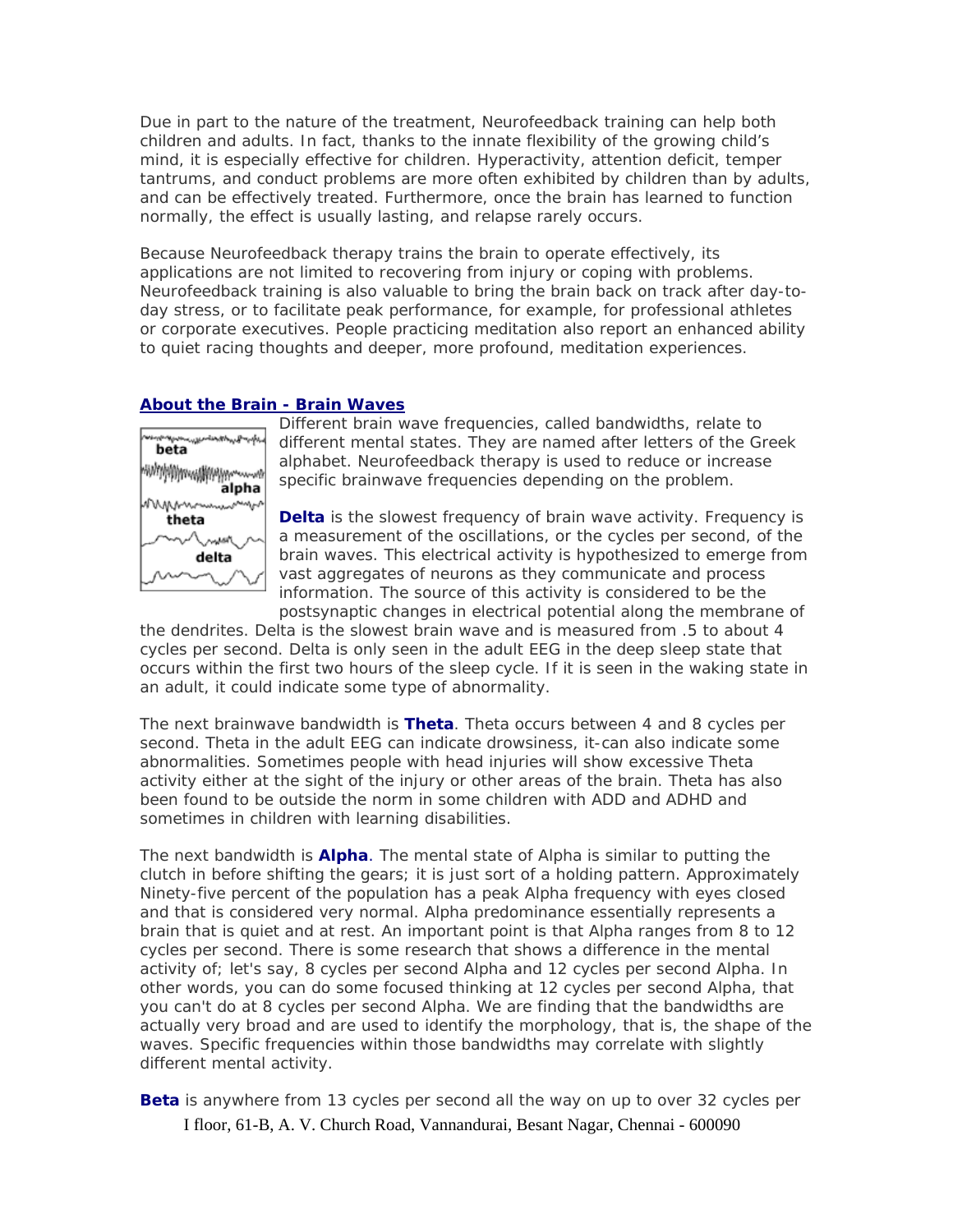second. This is where things get very interesting. Low frequency Beta, between 13 and 15 cycles per second, has also been referred to as "sensory motor rhythm" and it seems to be a very important rhythm. It has the ability to organize the brain in terms of biofeedback. It is being used for ADD and learning disabilities, as well as a variety of emotional problems, and for peak performance models. It has to do with the coordination of many areas of the brain. By teaching an area of the brain to make more low frequency Beta activity, it actually effects many pathways within the brain in many different ways. We use it often for sleep disorders. From 15 hertz on up, we speed up in frequency so the brain becomes more focused, more concentrated ... up to about 20 hertz. From 20 hertz on, too much Beta activity can backfire. What starts to happen is that there is too much activity, too much electrical noise occurring in the brain. You actually see functioning, organizational and concentration abilities start to deteriorate from there on. However, some researchers are now looking at extremely high frequencies of Beta... going from the 100 cycle per second range, all the way up to the 120-hertz range in specific areas of the brain... primarily the temporal areas, which are on the sides of the head. They are looking at those frequencies because they suspect there is a correlation between those very high frequencies and psychic abilities, as well as advanced levels of meditation where the meditator experiences a dramatic shift in consciousness known as transcendence.

#### RainMakers are passionate about

**The Human Technology – Neurofeedback & Biofeedback** and will lead you through an adventure of powerful transformation through their innovative courses in business, health, education and community development.

Your dynamic, friendly RainMakers will guide you to

- **"Experience"** rather than explain productive mental states
- Open up new attitudes and possibilities
- Simplify Peak Performance for you to excel in career & life.

Introducing for the very **First time in India** – **Neurofeedback & Biofeedback** working in tandem with the discoverer.

Welcome to the world of Excellence and surf the Wave of the Future!!!

### **Simplifying Peak Performance (SPP)**

Peak Performance & Excellence demands Mental Toughness.

Mental Toughness is defined as

"The Ability to remain Adaptable, Flexible in the present, while staying anchored to the main goal"

Measurements of these apparently subjective qualities are possible at RainMakers. These measurements provide a sustainable way of being mentally tough.

With Neurofeedback & Biofeedback we scientifically Train the Brain for Peak Performance & Excellence.

I floor, 61-B, A. V. Church Road, Vannandurai, Besant Nagar, Chennai - 600090